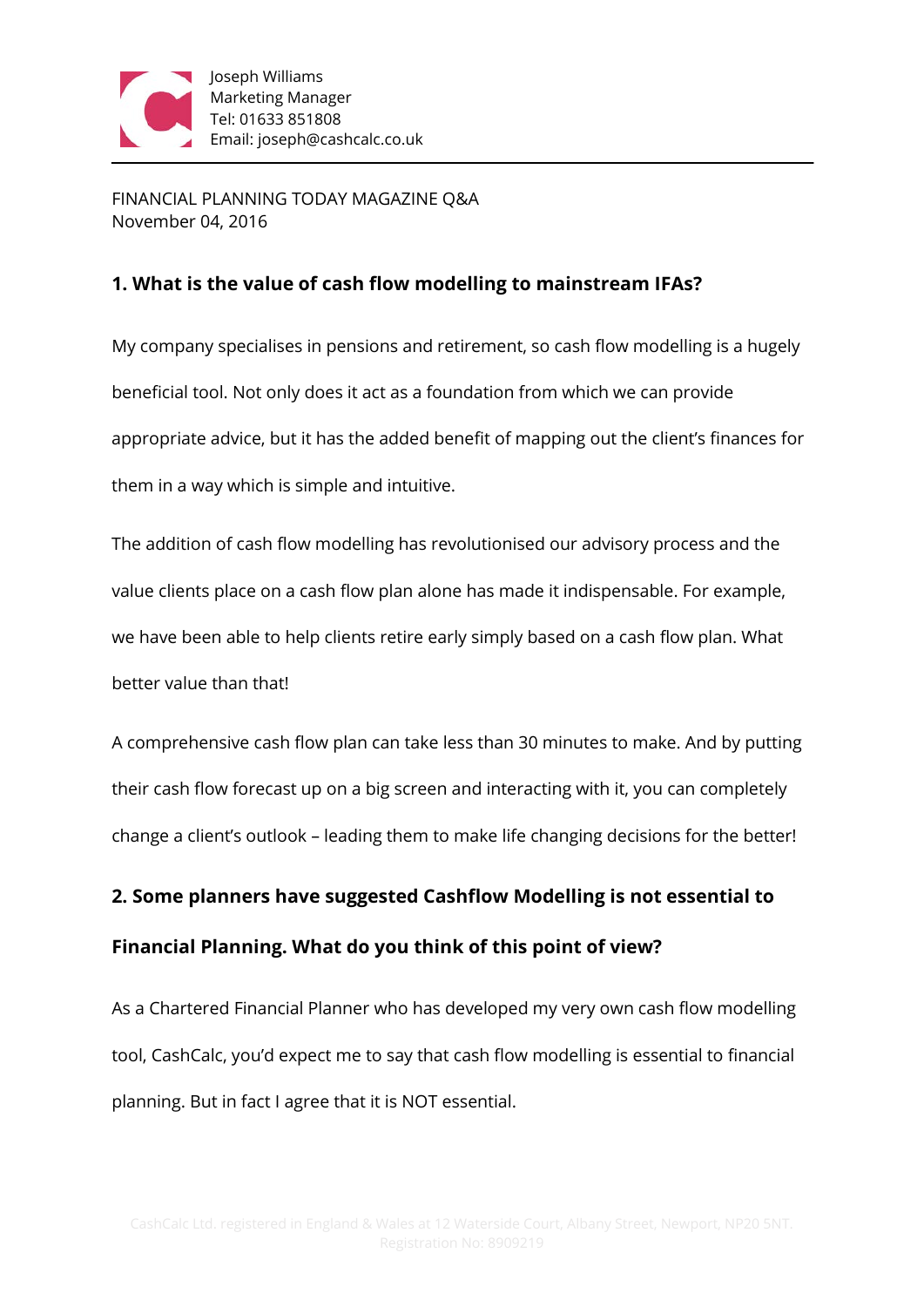Yes, cash flow modelling is hugely beneficial to the advisory process, but there are many IFAs doing a very good job without the need for a cash flow plan. Making such a blanket comment gives the impression that if you do not conduct cash flow modelling you are letting the client down – which is not necessarily so.

The application of cash flow modelling is dependent on many factors, including the type of business you do and the type of client you are servicing. So if you do not require a cash flow plan, then I DO NOT believe it to be essential.

## **3. What is CashCalc, how many advisers use it and how is it different from other Cashflow tools? What are its roots?**

After being disappointed with the options available, I decided to build my own cash flow modelling software and in 2014 CashCalc was launched.

Since then we have been able to develop an online suite of tools covering all aspects of financial planning. Each one gives you a concise report which can be handed to your client as part of your advisory pack.

The aim of mine is to simplify the process of financial planning for the adviser whilst still producing the same high quality outputs that clients can understand. And with over 4,000 registered users (or 20% of all CF30's in the UK) you can see that our approach is what advisers want.

The cost of an individual adviser license is £30 (+VAT) per month, with the option to add additional adviser licenses for only £12 (+VAT) per month. Paraplanners can be added without charge.